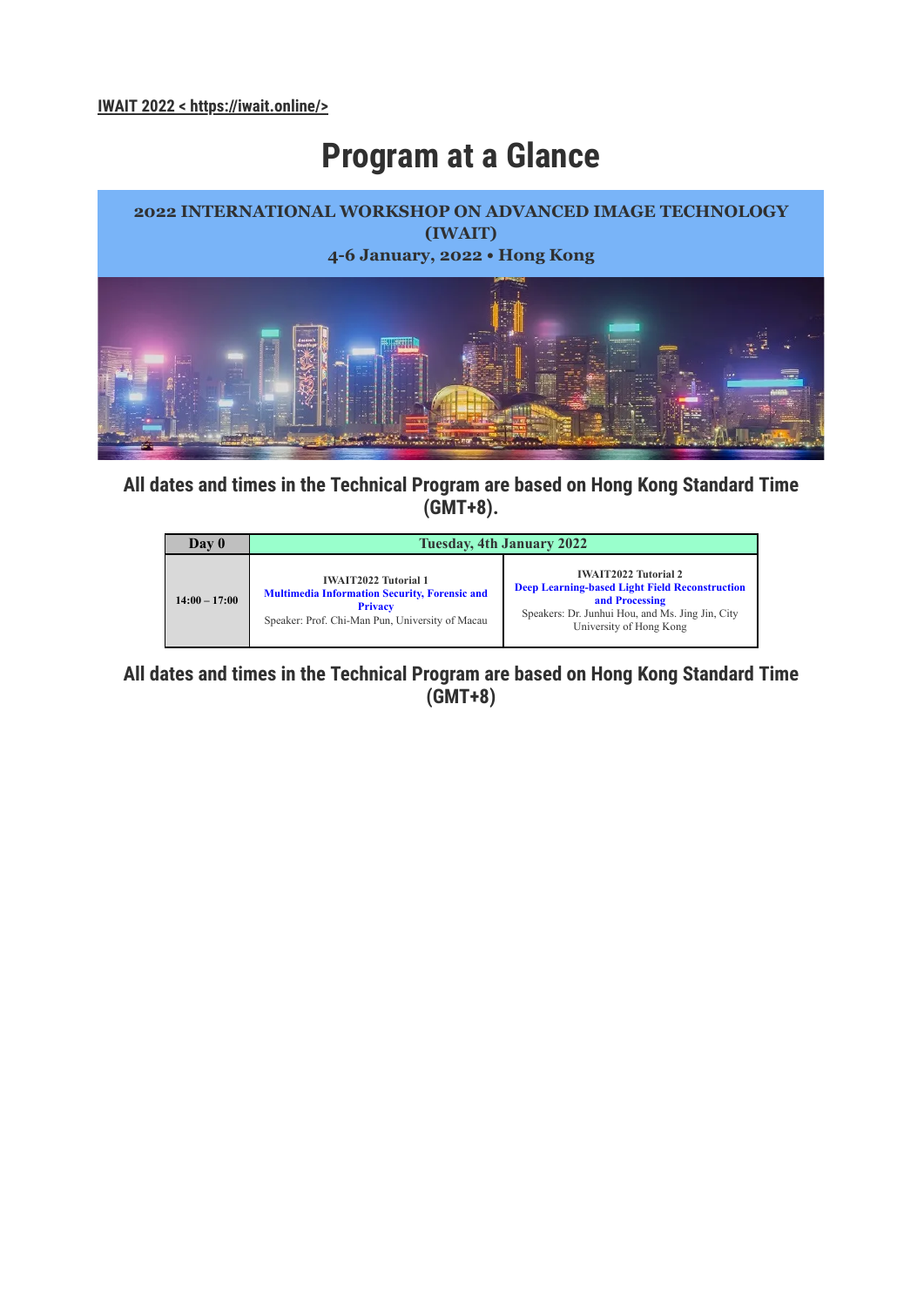| Day 1           |                                                                                                                                                                                                                         | <b>Wednesday, 5th January 2022</b>                                                                                       |                                                                                                       |
|-----------------|-------------------------------------------------------------------------------------------------------------------------------------------------------------------------------------------------------------------------|--------------------------------------------------------------------------------------------------------------------------|-------------------------------------------------------------------------------------------------------|
| $9:00 - 9:20$   | <b>Opening Ceremony (Room CD301)</b><br><b>Welcoming Speech by General Chair</b><br>Speech & Official Opening of IWAIT2022 by Guest of Honor                                                                            |                                                                                                                          |                                                                                                       |
| $9:20 - 10:00$  | <b>IWAIT2022 Keynote 1 (Room CD301)</b><br>Title: Gradient centralization and feature gradient decent for deep neural network optimization<br>Speaker: Prof. Lei Zhang, The Hong Kong Polytechnic University, Hong Kong |                                                                                                                          |                                                                                                       |
| $10:00 - 10:40$ | <b>IWAIT2022 Keynote 2 (Room CD301)</b><br>Title: Current Status of AI Support in Medical Imaging and Diagnosis<br>Speaker: Prof. Hiroshi Fujita, Gifu University, Japan                                                |                                                                                                                          |                                                                                                       |
| $10:40 - 11:00$ |                                                                                                                                                                                                                         | <b>Tea-Break</b>                                                                                                         |                                                                                                       |
| Room            | <b>CD301</b>                                                                                                                                                                                                            | <b>CD302</b>                                                                                                             | <b>CD303</b>                                                                                          |
| $11:00 - 11:30$ | <b>Session 1A</b><br>Prof. M. Tanimoto, Prof.                                                                                                                                                                           | <b>Session 1B</b><br>Prof. K. Murakami, Prof. PY Lau                                                                     |                                                                                                       |
| $11:30 - 12:00$ | S.H. Soon<br><b>Best Paper Session I</b>                                                                                                                                                                                | <b>Best Paper Session II</b><br><b>Computer Graphics and Virtual</b>                                                     | <b>Special Session 1C</b><br>Prof. J.H. Kim, Prof. H. Fujiva<br><b>AI Start-up in Medical Imaging</b> |
| $12:00 - 12:30$ | <b>Image Processing</b><br>40, 43, 44, 63, 91, 101                                                                                                                                                                      | <b>Reality</b><br>1, 47, 116, 117, 144                                                                                   |                                                                                                       |
| $12:30 - 13:00$ |                                                                                                                                                                                                                         | Lunch                                                                                                                    |                                                                                                       |
| $13:00 - 13:30$ |                                                                                                                                                                                                                         |                                                                                                                          |                                                                                                       |
| $13:30 - 14:00$ | <b>Session 2A</b><br>Prof. W.N. Lie, Prof. B. Jeon<br><b>Best Paper Session III</b>                                                                                                                                     | <b>Session 2B</b><br>Prof. S.H. Soon, Prof. Z.C. Shih<br><b>Best Paper Session IV</b>                                    | <b>Special Session 2C</b><br>Profs. K. Yoon, S. Wang, JG Kim<br><b>Video Coding for Machine</b>       |
| $14:00 - 14:30$ | <b>Computer Vision</b><br>32, 68, 88, 123, 138, 149                                                                                                                                                                     | <b>Multimedia Applications and</b><br><b>System</b>                                                                      | 89, 113, 127, 135                                                                                     |
| $14:30 - 15:00$ |                                                                                                                                                                                                                         | 34, 54, 100, 124, 159, 165                                                                                               | <b>Special Session 3C</b>                                                                             |
| $15:00 - 15:30$ | <b>Session 3A</b><br>Prof. B. Jeon, Prof. W.N. Lie                                                                                                                                                                      | <b>Session 3B</b><br>Prof. PY Lau, Prof. K. Murakami                                                                     | Profs. C. Zhang, X. Yang, T.<br>Fukusato,                                                             |
| $15:30 - 16:00$ | <b>Best Paper Session V</b><br><b>Machine Learning</b>                                                                                                                                                                  | <b>Best Paper Session VI</b><br><b>Video Coding</b>                                                                      | H. Xie<br><b>Intelligent System Design</b>                                                            |
| $16:00 - 16:30$ | 6, 42, 59, 110, 120, 157                                                                                                                                                                                                | 30, 37, 103, 134, 136, 137                                                                                               | 87, 90, 92, 94, 108, 109, 129                                                                         |
| $16:40 - 17:20$ |                                                                                                                                                                                                                         | Invited Lecture 1: UHDTV - Present and Future (Room CD301)<br>Speaker: Prof. Yoshiaki Shishikui, Meiji University, Japan |                                                                                                       |
| $17:20 - 18:00$ | Invited Lecture 2: (Room CD301)<br>Speaker: Prof. Lap-Phui Chau, Nanyang Technological University, Singapore                                                                                                            |                                                                                                                          |                                                                                                       |

**All dates and times in the Technical Program are based on Hong Kong Standard Time (GMT+8)**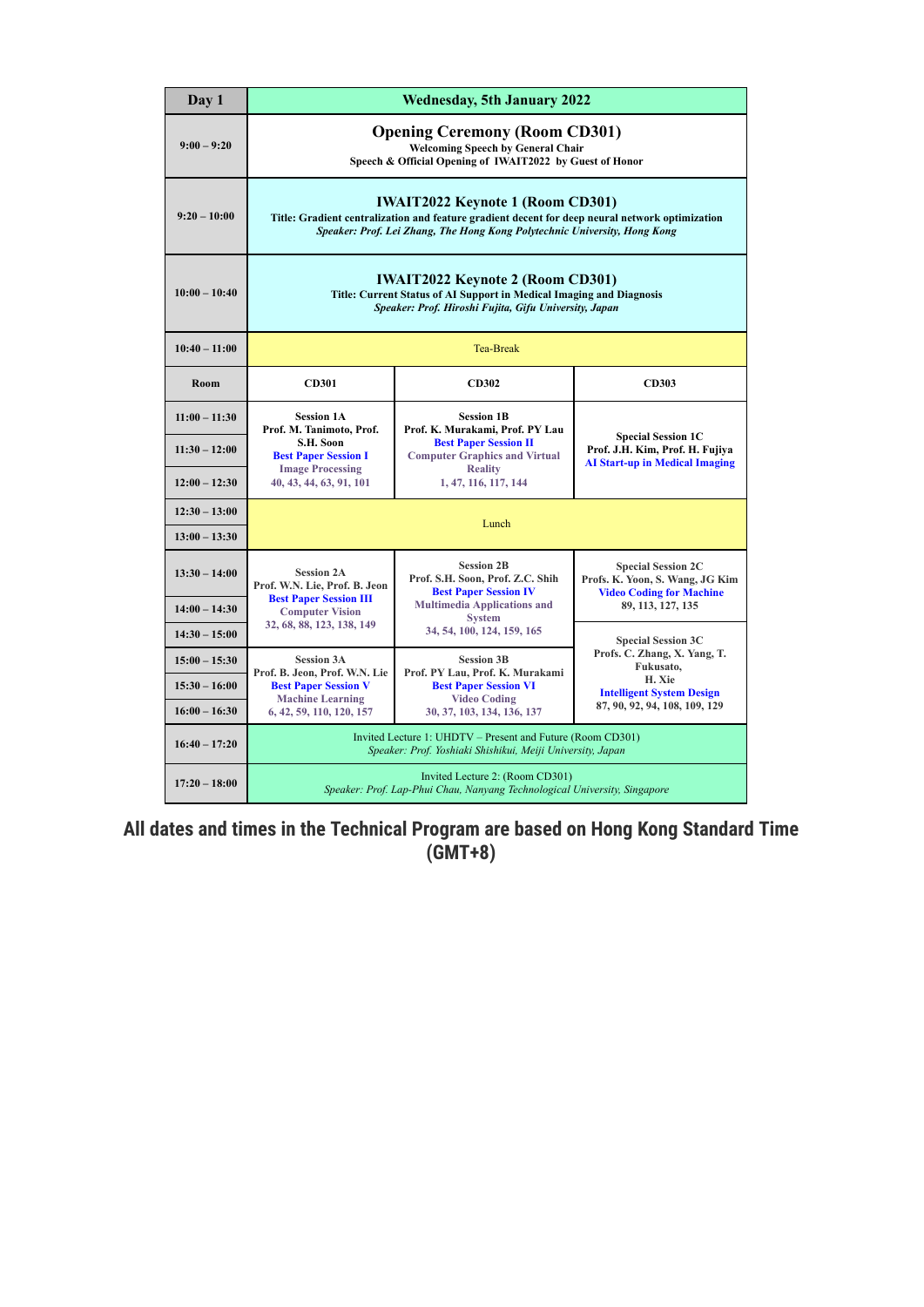| Day 2                              |                                                                                                                                                                                    |                                                                                                                                                | Thursday, 6th January 2022                                                |                                                                             |
|------------------------------------|------------------------------------------------------------------------------------------------------------------------------------------------------------------------------------|------------------------------------------------------------------------------------------------------------------------------------------------|---------------------------------------------------------------------------|-----------------------------------------------------------------------------|
| $9:00 - 9:40$                      | <b>IWAIT2022 Keynote 3 (Room CD301)</b><br>Title: From Visual Perception to Interpretable Visual Knowledge<br>Speaker: Prof. Lin Feng, Nanyang Technological University, Singapore |                                                                                                                                                |                                                                           |                                                                             |
| $9:40 - 10:00$                     |                                                                                                                                                                                    |                                                                                                                                                | <b>Tea-Break</b>                                                          |                                                                             |
| Room                               | <b>CD301</b>                                                                                                                                                                       | CD302                                                                                                                                          | CD303                                                                     |                                                                             |
| $10:00 - 10:30$                    | <b>Session 4A</b><br>Prof. Hitoshi Kiva                                                                                                                                            | <b>Session 4B</b><br>Prof. Chung Pau-Choo                                                                                                      | <b>Session 4C</b>                                                         | Poster I<br>Prof. Lam Kim-man                                               |
| $10:30 - 11:00$                    | <b>Image Processing and</b><br><b>Classification I</b><br>18, 19, 85, 156, 158,                                                                                                    | <b>Multimedia Systems and</b><br><b>Applications</b>                                                                                           | <b>Prof Seah Hock Soon</b><br><b>VR</b> and AR<br>2, 46, 56, 102, 122, 67 | <b>Deep Learning and</b><br><b>Applications I</b><br>4, 10, 21, 35, 95, 98, |
| $11:00 - 11:30$                    | 150                                                                                                                                                                                | 14, 55, 97, 112, 131, 133                                                                                                                      |                                                                           | 104, 126, 141, 146, 164                                                     |
| $11:30 - 12:00$                    | <b>Session 5A</b><br>Prof. Kim Jae-Gon                                                                                                                                             | <b>Session 5B</b><br>Prof. Hu Haibo                                                                                                            | <b>Session 5C</b><br>Prof. Naoki<br>Hashimoto                             | Poster II<br>Prof. Hiroki Takahashi                                         |
| $12:00 - 12:30$                    | <b>Image Processing and</b><br><b>Classification II</b>                                                                                                                            | <b>Deep Learning and</b><br><b>Applications II</b>                                                                                             | <b>3D Processing and</b><br><b>Applications</b>                           | <b>Multimedia Systems and</b><br><b>Applications II</b>                     |
| $12:30 - 13:00$                    | 25, 31, 39, 83, 105, 148                                                                                                                                                           | 3, 62, 65, 111, 142, 154                                                                                                                       | 13, 66, 79, 107, 163,<br>130, 128                                         | 5, 17, 61, 64, 69, 72, 74, 75,<br>78, 81, 118, 119, 125                     |
| $13:00 - 13:30$                    |                                                                                                                                                                                    |                                                                                                                                                | Lunch                                                                     |                                                                             |
| $13:30 - 14:00$                    |                                                                                                                                                                                    |                                                                                                                                                |                                                                           |                                                                             |
| $14:00 - 14:30$                    | <b>Session 6A</b><br>Prof. David Hou                                                                                                                                               | <b>Session 6B</b><br>Prof. Kosin<br>Chamnongthai                                                                                               | <b>Session 6C</b><br>Prof. Guo Jing-Ming                                  | <b>Poster III</b><br>Prof. Chris Chan                                       |
| $14:30 - 15:00$<br>$15:00 - 15:30$ | <b>Point Cloud Processing</b><br>and Applications<br>33, 38, 71, 76, 132, 152                                                                                                      | <b>Image Understanding</b><br>and Recognition<br>45, 50, 52, 86, 115, 147                                                                      | <b>Machine Learning</b><br>and Applications<br>9, 51, 60, 73, 99, 106     | <b>VR and 3D Applications</b><br>20, 22, 53, 57, 114, 160                   |
| $15:30 - 16:00$                    | <b>Session 7A</b>                                                                                                                                                                  | <b>Session 7B</b>                                                                                                                              | <b>Session 7C</b><br>Prof. Shogo                                          | Poster IV<br>Prof. Chan Y-L                                                 |
| $16:00 - 16:30$                    | Prof. Kemao Qian<br><b>Video Processing and</b><br><b>Applications</b>                                                                                                             | <b>Prof. Bonnie Law</b><br><b>Deep Learning and</b><br><b>Applications III</b>                                                                 | Muramatsu<br><b>Immersive</b>                                             | <b>Image Processing and</b><br><b>Applications</b>                          |
| $16:30 - 17:00$                    | 7, 28, 41, 80, 151, 161                                                                                                                                                            | 36, 84, 96, 139, 140, 143,                                                                                                                     | <b>Applications</b><br>58, 82, 121, 153, 155                              | 8, 11, 16, 23, 24, 26,<br>27, 48, 70, 93, 145, 162                          |
| $17:00 - 17:40$                    |                                                                                                                                                                                    | Invited Lecture 3: Towards Reliable Point Cloud Quality Assessment (Room CD301)<br>Speaker: Prof. Joao Ascenso, University of Lisbon, Portugal |                                                                           |                                                                             |
| $17:40 - 18:30$                    |                                                                                                                                                                                    | <b>IWAIT2022 Best Paper Award Announcement (Room CD301)</b>                                                                                    |                                                                           |                                                                             |
| $18:30 -$                          |                                                                                                                                                                                    | <b>IWAIT2022 Closing Ceremony (Room CD301)</b><br><b>IWAIT Board Representative Closing Remark</b>                                             |                                                                           |                                                                             |

## **List of Accepted Papers**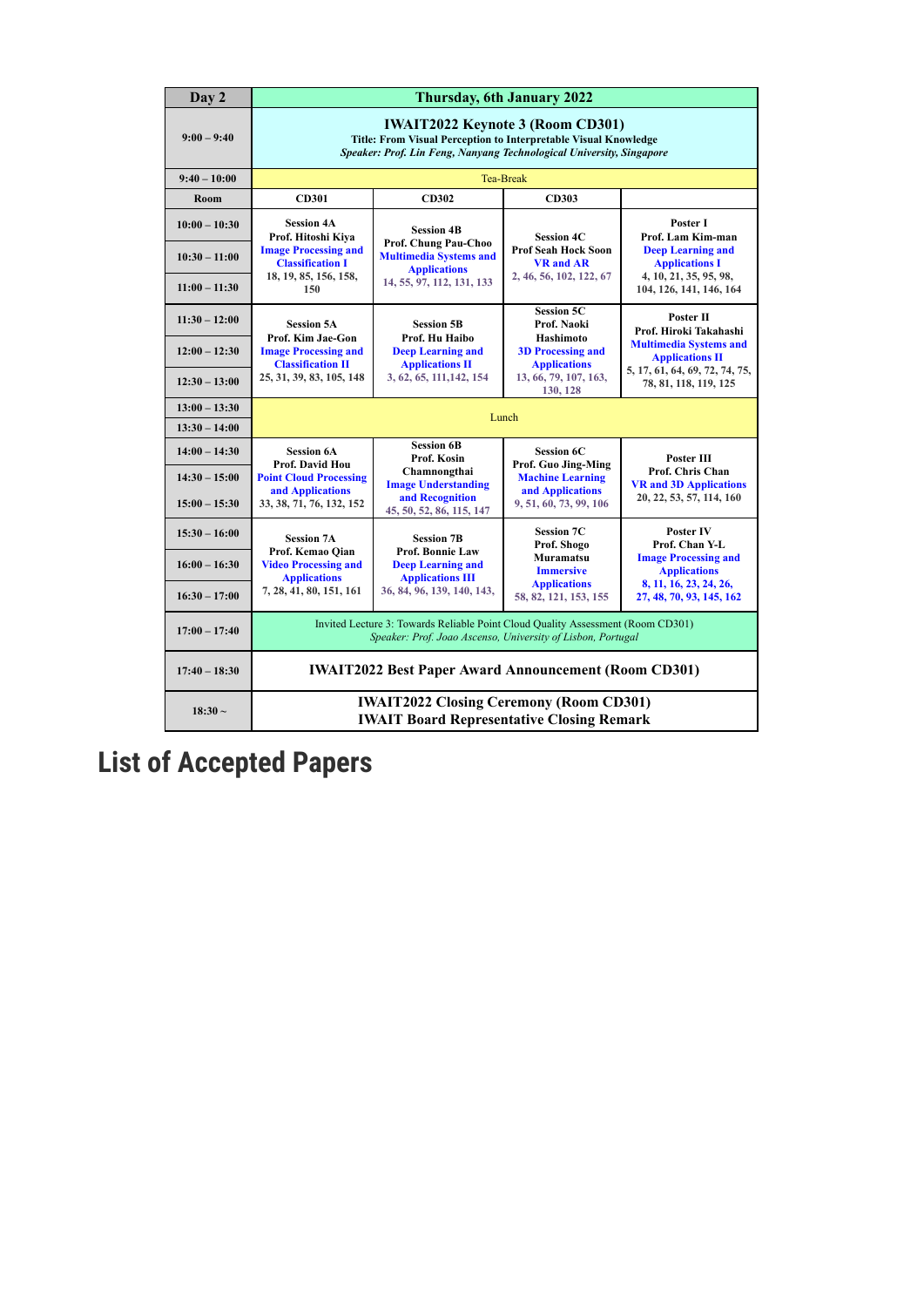| Paper<br>No. | Authors                                                                                        | Title                                                                                                                             | Sessopn#Paper#   |
|--------------|------------------------------------------------------------------------------------------------|-----------------------------------------------------------------------------------------------------------------------------------|------------------|
| $\mathbf{1}$ | Robitzki Sascha Roman, Clifford Ping<br>Hao Eng, Hock Soon Seah and Feng Lin                   | <b>Inverse Kinematics in VR Motion Mirroring</b>                                                                                  | 1B1              |
| $\mathbf{2}$ | Shi Sheng Long and Feng Lin                                                                    | Continuous Dynamic Collision Detection in VR Pool                                                                                 | 4C1              |
| 3            | Takashi Ota and Kenji Funahashi                                                                | Blending CNNs with Different Signal Lengths for Real-time EEG<br>Classification Sensitive to the Changes                          | 5B1              |
| 4            | Rui Matsuo and Makoto Hasegawa                                                                 | Quantification of Skin Using Smartphone and skip-GANomaly<br>Deep Learning Model in Beauty Industry                               | I <sub>1</sub>   |
| 5            | Kazuya Ueki                                                                                    | English Language Learning Materials with Automatic Question<br>Creation and Scoring Functions                                     | II1              |
| 6            | Yuan Chang and Wataru Kameyama                                                                 | Driver Drowsiness Detection by Multi-task and Transfer Learning                                                                   | 3A1              |
| 7            | Kanato Sakama, Shunichi Sekiguchi and                                                          | Performance Analysis of Generated Predictive Frames Using                                                                         | 7A1              |
|              | Wataru Kameyama                                                                                | PredNet Bi-directionally                                                                                                          | IV <sub>1</sub>  |
| 8            | Takeru Yamanaka, Akira Kitsuda and<br>Tomohiko Ohtsuka<br>Toyokazu Shimekake and Katsuto       | Fingerprint Minutiae Detection using Improved Tamura's Thinning                                                                   |                  |
| 9            | Nakajima                                                                                       | Empty Mug Detection in Pubs and Restaurants Using a Ceiling<br>Camera                                                             | 6C1              |
| 10           | <b>Suttipat Srisuk</b>                                                                         | Fast Aerial Image Segmentation based on Feature Pyramid<br>Network                                                                | I <sub>2</sub>   |
| 11           | Nattapong Phanthuna and Piyatida<br>Phanthuna                                                  | Whiteness Equipment of Plastic Pellets via Digital Image<br>Processing                                                            | IV <sub>2</sub>  |
| 13           | Yang Yang, Junyu Dong, Xianglong<br>Wang, Hao Fan, Xukun Qin and Muwei<br>Jian                 | Calibration of Photometric Stereo point light source based on<br>standard block                                                   | 5C1              |
| 14           | Wei Qi Lee and Phooi Yee Lau                                                                   | PetCare: A Real-time Pet Monitoring System with Food Dispensing<br>using Raspberry Pi                                             | 4B1              |
| 16           | Takanori Komatsu, Kaho Hasebe and<br>Junichi Akita                                             | How Users Feel "Beautifulness" for Images Represented by<br>Pseudorandom Pixel Placement                                          | IV <sub>3</sub>  |
| 17           | Ryou Mutou, Kazuya Ueki, Takayuki<br>Hori, Yongbeom Kim and Yuma Suzuki                        | Human Retrieval from Large-Scale Video Data Based on Types and<br>Colors of Clothing                                              | II <sub>2</sub>  |
| 18           | Soushi Takahashi, Shogo Muramatsu and                                                          | Design of Non-Separable Oversampled Lapped Transform via                                                                          | 4A1              |
|              | Gwanggil Jeon                                                                                  | Stochastic Optimization for Image Restoration                                                                                     |                  |
| 19<br>20     | Daiki Isono, Xiaohua Zhang and Ning Xie<br>Jumpei Nakatsuka, Yuta Muraki and<br>Kenichi Kobori | Scale Adaptive Structure Tensor Based Rolling Trilateral Filter<br>Center of Gravity Correction Method for Self-Support of Output | 4A2<br>III1      |
| 21           | Yudai Yamaji and Shigeyuki Sakazawa                                                            | Model in 3D Printer<br>On the tolerance of CNN watermarking against model                                                         | I <sub>2</sub>   |
| 22           | Rei Fujimoto, Yuta Muraki and Kenichi                                                          | optimizations<br>A Method of Reflection Representation in Mixed Reality Using                                                     | III <sub>2</sub> |
| 23           | Kobori<br>Ryota Urakawa, Yuta Muraki and Kenichi                                               | <b>Light Source Estimation</b><br>A Method of Composition Evaluation for Photographs                                              | IV <sub>4</sub>  |
| 24           | Kobori<br>Keitaro Kawamori, Yuta                                                               | A Method of Automatic Photos Selection for Photo Albums                                                                           | IV <sub>5</sub>  |
| 25           | Muraki and Kenichi Kobori<br>Zen-Chung Shih, Der-Lor Way and Li-                               | A Context-Aware Anchor-free Tiny Object Detector for Aerial                                                                       | 5A1              |
| 26           | Syuan Chen<br>Kazuma Kassai, Yuta Muraki and Kenichi                                           | Images<br>Simultaneous Scanning of Both Feet Shapes using Multiple Depth                                                          | IV <sub>6</sub>  |
| 27           | Kobori<br>Mitsuhiro Mori, Yuta Muraki and Kenichi                                              | Sensors<br>Automatic Generation of Impossible Shapes from Line-drawing                                                            | IV7              |
| 28           | Kobori<br>Kouta Kaneko, Koki Otaka and Atsushi                                                 | Characters<br>A Computer Simulation Method for the Motion Sharpening                                                              | 7A2              |
|              | Osa                                                                                            | Phenomenon in Human Vision System                                                                                                 |                  |
| 30           | Jaelin Lee and Byeungwoo Jeon<br>Akane Toizume, Isao Nishihara and                             | Optimizing Coded Patterns with Various Length<br>Method of Hiding Phase-shift Pattern for Depth Estimation in                     | 3B1              |
| 31           | Takayuki Nakata                                                                                | Interactive Art                                                                                                                   | 5A2              |
| 32           | Chunjie Ma, Li Zhuo, Jiafeng Li, Yutong<br>Zhang and Jing Zhang                                | Anomaly Object Detection in X-ray Images with Gabor Convolution<br>and Bigger Discriminative RoI Pooling                          | 2A1              |
| 33           | Arisa Poonsri and Shogo Tokai                                                                  | Efficient integration of partial point clouds with few geometric<br>features using improved colored ICP algorithm                 | 6A1              |
| 34           | Yasutaka Nakaizumi, Hidehiko Shishido<br>and Yoshinari Kameda                                  | Posture Estimation for the Visually Impaired People Using Human<br>Skeleton with a White Cane                                     | 2B1              |
| 35           | Sanghoon Lee                                                                                   | Does Modern Facial Feature Extraction Network Needs Face<br>Normalization?: A Study on K-Face Dataset                             | <b>I3</b>        |
| 36           | Wenyun Li and Chi Man Pun                                                                      | A Single-Target License Plate Detection with Attention                                                                            | 7B1              |
| 37           | Shuho Umebayashi, Kazuya Kodama and                                                            | A study on 5-D light field compression using multi-focus images                                                                   |                  |
| 38           | Takayuki Hamamoto<br>Tsukasa Takahashi and Kouichi Konno                                       | A Study on Algorithm to Extract Stone Tool Surfaces from                                                                          | 3B2              |
|              |                                                                                                | Measured Point Clouds of Joining Materials Based on Images                                                                        | 6A2              |
| 39           | Kazuya Goto and Katsuto Nakajima<br>Shuichi Namiki, Shunichi Sato, Yusuke                      | Car Number Recognition for Formula One Driver Identification<br>Imaging Method using Multi-Threshold Pattern for Photon           | 5A3              |
| 40           | Kameda and Takayuki Hamamoto                                                                   | Detection of Quanta Image Sensor                                                                                                  | 1A1              |
| 41           | Amir Rajak, Matthew Dailey and<br>Mongkol Ekpanyapong                                          | Robust Real Time Video Face Recognition System for<br><b>Unconstrained Environments</b>                                           | 7A3              |
| 42           | Zhang Yutong, Zhuo Li, Ma Chunjie and<br>Zhang Yi                                              | Abnormal object detection in X-ray images with self-normalizing<br>channel attention and efficient data augmentation              | 3A2              |
| 43           | Jaemin Park, An Gia Vien and Chul Lee                                                          | Low-light Image Enhancement via Channel-wise Intensity<br>Transformation                                                          |                  |
| 44           | Jun Xiao and Kin-Man Lam                                                                       | Multi-scale Feature Fusion Network for High Dynamic Range                                                                         | 1A2              |
| 45           | Taro Mori, Daisuke Deguchi, Yasutomo                                                           | Imaging<br>Active Learning for Human Pose Estimation based on Temporal                                                            | 1A3<br>6B1       |
|              | Kawanishi, Ichiro Ide, Hiroshi Murase<br>and Tetsuo Inoshita                                   | Pose Continuity                                                                                                                   |                  |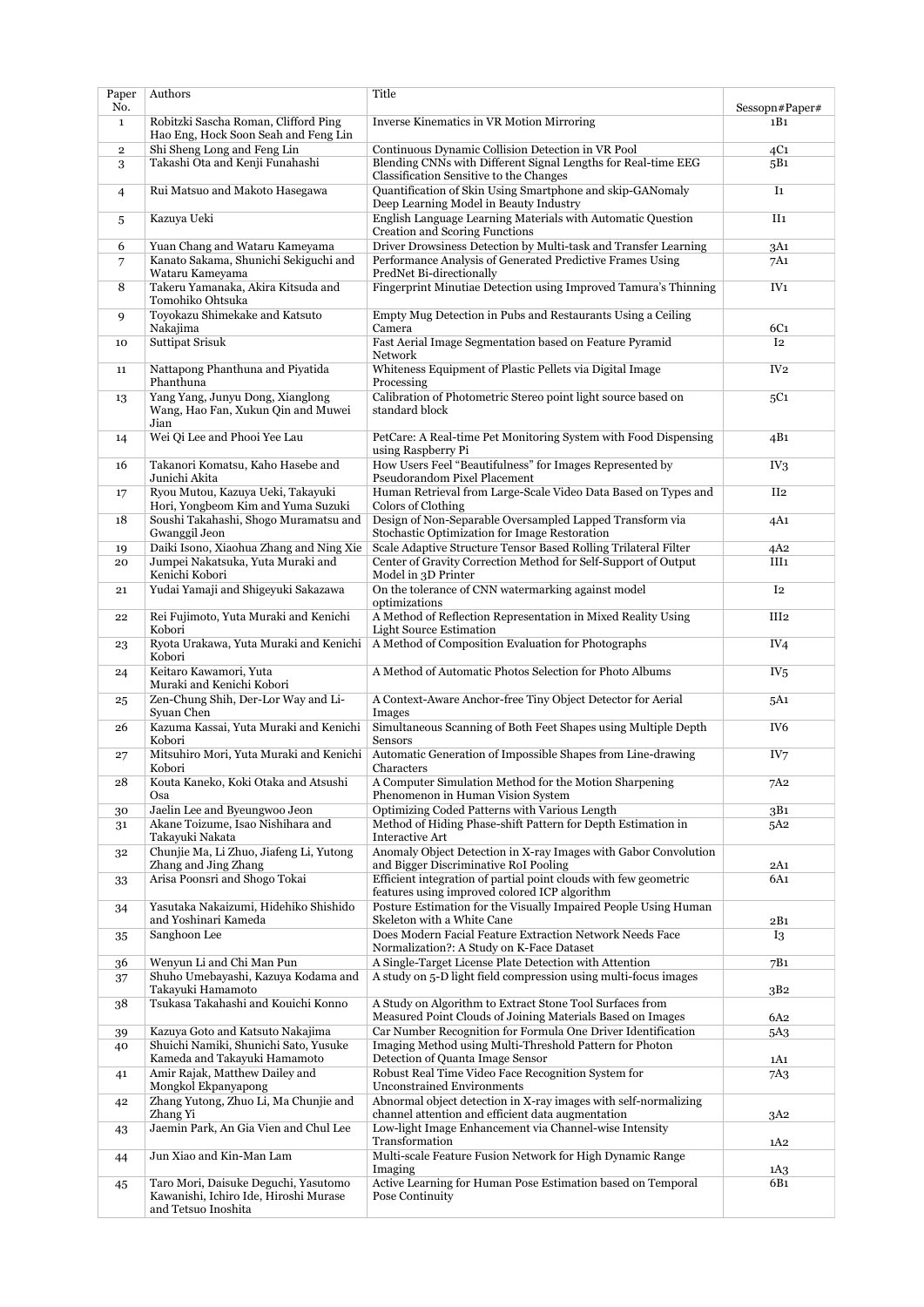| 46     | Kenta Uchida and Tokiichiro Takahashi                                                                      | A Hand Gesture Recognition Interface for Switching VR Operation<br>Modes                                                             | 4C <sub>2</sub>  |
|--------|------------------------------------------------------------------------------------------------------------|--------------------------------------------------------------------------------------------------------------------------------------|------------------|
| 47     | Hock Soon Seah, Budianto Tandianus,                                                                        | eXpressive B-Spline Curves: a Pilot on a Novel Flexible Shape                                                                        |                  |
| 48     | Yiliang Sui and Zhongke Wu<br>Sunwoo Cho and Nam Ik Cho                                                    | Representation<br>Kernel Estimation for Super-Resolution with Flow-based Kernel                                                      | 1B2<br>IV8       |
| 50     | Akihiro Suzuki, Kei Kanari and Mie Sato                                                                    | Prior<br>Food Image Generation and Appetite Evaluation Based on Appetite<br>Factor Analysis by Image Features                        | 6B <sub>2</sub>  |
| 51     | Ryota Iijima, Maungmaung Aprilpyone<br>and Hitoshi Kiya                                                    | Protection of SVM Model with Secret Key from Unautorized Access                                                                      | 6C <sub>2</sub>  |
| 52     | Chun Pong Chau, Wan Chi Siu and Kin<br>Sang Woo                                                            | An indoor visual positioning system using points of interest<br>detection for mobile robot application                               | 6B <sub>3</sub>  |
| 53     | Kunihiko Takano, Shinzaburo Iwanaga,<br>Kentaro Sakai, Koki Sato and Kikuo Asai                            | On the colored holographic moving pictures employing the blue-<br>violet color light source                                          | III <sub>3</sub> |
| 54     | Hiroyuki Kobayashi and Hitoshi Kiya                                                                        | Proxy System with JPEG Bitstream-Based File-Size Preserving<br><b>Encryption for Cloud Photo Streams</b>                             | 2B2              |
| 55     | Sora Ahn and Shinji Mizuno                                                                                 | A Method of Projection Mapping from a Moving Cart with<br>Reflecting Position Information                                            | 4B <sub>2</sub>  |
| 56     | Misato Maekawa and Mitsunori Makino                                                                        | A VR-based Repetitive Learning System of Accurate Tuna<br>Dismantling for Fisheries High School Students                             | 4C <sub>3</sub>  |
| 57     | Kota Hashimoto, Toru Higaki, Bisser<br>Raytchev and Kazufumi Kaneda                                        | Real-time volume rendering running on an AR device in medical<br>applications                                                        | III <sub>4</sub> |
| 58     | Naoto Fukumi and Mitsunori Makino                                                                          | An immersive self-training system of receive motion for volleyball<br>beginners                                                      | 7C1              |
| 59     | Kota Matsumoto and Shigeyuki<br>Sakazawa                                                                   | A feasibility study of watermark embedding in RNN models                                                                             | 3A3              |
| 60     | Yoshihiro Harada, Noriko Yata and<br>Yoshitsugu Manabe                                                     | A Study of Lightweighting Method Using Reinforcement Learning                                                                        | 6C <sub>3</sub>  |
| 61     | Tiehua Du and Keng Wah Choo                                                                                | Automated Lung Ultrasound (LUS) Image Assessment Using<br>Artificial Intelligence To Estimate Fluid Overload In Dialysis<br>Patients | II <sub>3</sub>  |
| 62     | Xiangwei Lu, Muwei Jian, Hui Yu,<br>Zhichao Yun, Junyu Dong and Kin-Man<br>Lam                             | Saliency Detection Based on Center Prior and U-Net architecture                                                                      | 5B2              |
| 63     | Hiroki Kojima, Yasuyo Kita, Ichiro<br>Matsuda, Susumu Itoh, Yusuke Kameda,<br>Kyohei Unno and Kei Kawamura | Improved Probability Modeling for Lossless Image Coding Using<br>Example Search and Adaptive Prediction                              | 1A4              |
| 64     | Hoshito Minagi, Takuzi Suzuki,<br>Yoshitsugu Manabe and Noriko Yata                                        | A study of Automatic generation of motif tag in Nishiki-e                                                                            | II <sub>4</sub>  |
| 65     | Shunta Sugiyama, Yoshitsugu Manabe<br>and Noriko Yata                                                      | Improving the Accuracy of the Color Constancy Network by Object<br>Detection                                                         | 5B <sub>3</sub>  |
| 66     | Yuki Koike, Isao Nishihara and Takayuki<br>Nakata                                                          | Viewpoint Extension Method for Light Field Display using Stacked<br><b>Imaginary Image Display</b>                                   | 5C <sub>2</sub>  |
| 67     | Daiki Higuchi, Yoshitsugu Manabe and<br>Noriko Yata                                                        | A Study of Multimodal Head and Gaze Orientation Prediction<br>Techniques in Virtual Space                                            | 4C6              |
| 68     | Sakura Eba, Naoya Nakabayashi and<br>Manabu Hashimoto                                                      | Single-scan Multiple Object Detection based on Template Matching<br>using Only Effective Pixels                                      | 2A2              |
| 69     | Kodai Ogawa, Yasuyo Kita, Ichiro<br>Matsuda, Susumu Itoh and Yusuke<br>Kameda                              | Design of a SSIM-Optimal 2D Post Filter with Symmetric<br>Coefficients for Coding Artifacts Reduction                                | II <sub>5</sub>  |
| 70     | Rina Tagami, Sakura Eba, Naoya<br>Nakabayashi, Shuichi Akizuki and<br>Manabu Hashimoto                     | Template Matching Using a Small Number of Pixels Selected by<br>Distinctiveness of Quantized Hue Values                              | IV9              |
| 71     | Yuki Ishida, Yoshitsugu Manabe and<br>Noriko Yata                                                          | A study of colored point cloud completion for a human head                                                                           | 6A3              |
| 72     | Ryo Miyoshi, Kosuke Kimura, Shuichi<br>Akizuki and Manabu Hashimoto                                        | Analysis of Human's Skilled Process of Assembly Task using Time<br>sequence based Machine Learning                                   | II6              |
| 73     | Yuki Yamazaki and Takayuki Nakata                                                                          | Raden Code: A study of Matching Algorithm for Raden Based on<br>Phase Information                                                    | 6C <sub>4</sub>  |
| 74     | Jeehwan Lee, Bumyoon Kim and<br>Byeungwoo Jeon                                                             | Combined CCLM and Intra Prediction                                                                                                   | II7              |
| 75     | Yuma Takeuchi, Tsuyoshi Taki and<br>Daichi Kobayashi                                                       | Development of a Video Support System for Teaching Basketball<br>Shoot Forms in Physical Education Classes                           | II8              |
| 76     | Ryosuke Namioka, Tsutomu Kinoshita,<br>Xin Lu, Akio Kimura and Kouichi Konno                               | Study on Facial Part Extraction for Face Similarity Evaluation of<br>Japanese Terracotta Figurines (Haniwa) from 3D Point Cloud      | 6A4              |
| 78     | Yujin Lee, Bumyoon Kim and Byeungwoo<br>Jeon                                                               | Study of Sub-pel Block Vector for Intra Block Copy                                                                                   | II9              |
| 79     | Asuka Fukatsu, Isao Nishihara and<br>Takayuki Nakata                                                       | A Study of Calibration Method for Lenticular Glasses-free 3D<br>Display Using Light Transport Matrix                                 | 5C <sub>3</sub>  |
| 80     | Jeeyoon Park, Motong Xu and<br>Byeungwoo Jeon                                                              | Simplified Rate-Distortion Optimized Quantization for Transform<br>Skip in VVC                                                       | 7A4              |
| 81     | Jiann-Jone Chen and Jiann-Ann Su                                                                           | Utilizing CU Partition Mode Inheritance to speed up H.266/VVC<br>Intra-Frame Coding                                                  | II <sub>10</sub> |
| 82     | Sung-Gyun Lim and Jae-Gon Kim                                                                              | An Atlas Generation Method with Patch Trimming for Efficient<br><b>Immersive Video Coding</b>                                        | 7C2              |
| 83     | Hiroki Fuwa, Kei Sawai, Takumi<br>Tamamoto, Chiaki Kojima, Yuki Okura<br>and Takayuki Nakata               | Extraction of Perilla frutescens Area in Farmland Using Camera on<br>a Self-Propelled Robot and Examine of Evaluation Methode        | 5A4              |
| 84     | Sota Watanabe and Makoto Hasegawa                                                                          | Dataset Generation with GAN for Reflection Image Removal on<br>Eyeglasses                                                            | 7B6              |
| $85\,$ | Qiuliang Ye, Chris Y.H. Chan, Michael G.<br>Somekh and Daniel P.K. Lun                                     | Coded Diffraction Pattern Phase Retrieval with Green Noise Masks                                                                     | 4A3              |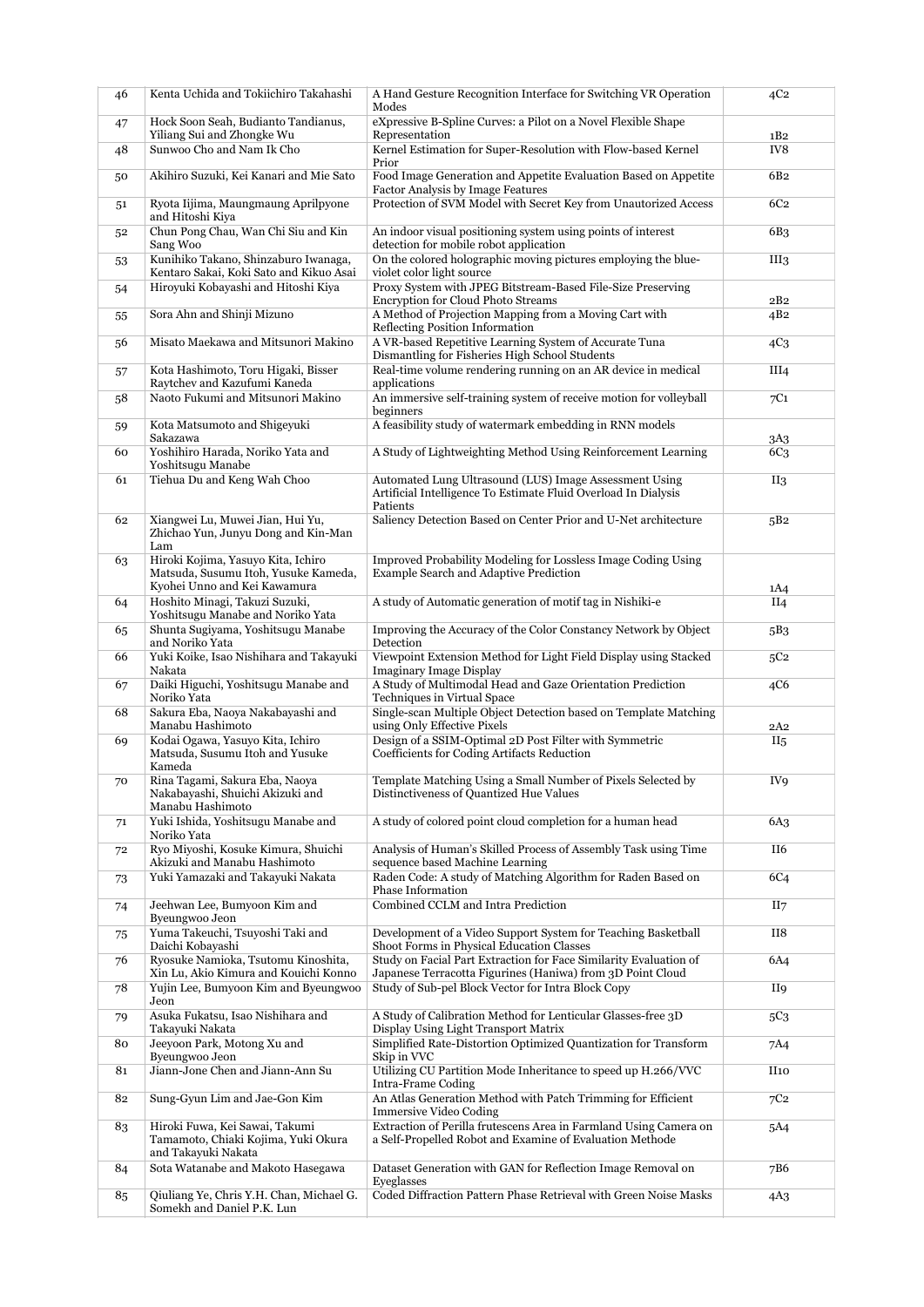| 86  | Yuxuan Zou and Kemao Qian                                                                                                                                                          | Developments of Gabor's two inventions                                                                                                                 | 6B4              |
|-----|------------------------------------------------------------------------------------------------------------------------------------------------------------------------------------|--------------------------------------------------------------------------------------------------------------------------------------------------------|------------------|
| 87  | Chunzhi Gu, Shuofeng Zhao and Chao<br>Zhang                                                                                                                                        | Diversity-Promoting Human Motion Interpolation via Conditional<br>Variational Auto-Encoder                                                             | 2C1              |
| 88  | Takumi Nakane, Takuya Akashi and<br>Chao Zhang                                                                                                                                     | Template Matching via Search History Driven Genetic Algorithm                                                                                          |                  |
| 89  | Jihoon Do, Jooyoung Lee, Younhee Kim,<br>Se Yoon Jeong and Jin Soo Choi                                                                                                            | Deep learning-based Feature compression for Video Coding for<br>Machine                                                                                | 2A3<br>3C1       |
| 90  | Jiahao Weng, Chao Zhang, Xi Yang and<br>Haoran Xie                                                                                                                                 | Hierarchical Visual Interface for Educational Video Retrieval and<br>Summarization                                                                     | 2C <sub>2</sub>  |
| 91  | Yuto Sumiya, Hirokazu Kamei, Kazuya                                                                                                                                                | Vectorized Computing for Edge-Avoiding Wavelet                                                                                                         |                  |
| 92  | Ishikawa and Norishige Fukushima<br>Shun Maeda, Chunzhi Gu and Chao                                                                                                                | Measuring Speaking Time from Privacy-Preserving Videos                                                                                                 | 1A5              |
| 93  | Zhang<br>Mr.Opard Kokaphan and Miss. Wannida                                                                                                                                       | A High Accuracy Circle Detection Method Using Multi-Angle                                                                                              | $2C_3$           |
|     | Sae-Tang                                                                                                                                                                           | Rotating Equilateral Triangle<br>Investigation of Influence of Loss Function Weights of Cycle-                                                         | IV <sub>10</sub> |
| 94  | Yoshitaka Endo, Shinsuke Shimojo and<br>Takuya Akashi                                                                                                                              | Consistent Adversarial Networks on Generation of Pareidolia<br>Stimuli                                                                                 | 2C4              |
| 95  | Takumi Morishita, Chisako Muramatsu,<br>Yuta Seino, Ryo Takahashi, Tatsuro<br>Hayashi, Wataru Nishiyama, Xiangrong<br>Zhou, Takeshi Hara, Akitoshi Katsumata<br>and Hiroshi Fujita | Detection and classification of 32 tooth types in dental panoramic<br>radiographs using single CNN model and post-processing                           | $I_4$            |
| 96  | Mizuki Kaneda and Toshiyuki Yoshida                                                                                                                                                | CNN-based realization of Depth from Defocus technique                                                                                                  | 7B <sub>2</sub>  |
| 97  | Minjung Cho, Yongho Bae and Kiho Choi                                                                                                                                              | A study on impact of VVC coding tools for Video Coding for<br>Machine                                                                                  | 4B3              |
| 98  | Yuma Hotta, Toshiyuki Yoshida, Takuya<br>Kajitani and Masaya Oki                                                                                                                   | Improvement of Cell Image Analysis System based on CNN                                                                                                 | I5               |
| 99  | Sackdavong Mangkhaseum and Akitoshi<br>Hanazawa                                                                                                                                    | Validation of Random Forest Algorithm to Monitor Land Cover<br>Classification and Change Detection using Remote Sensing Data in<br>Google Earth Engine | 6C <sub>5</sub>  |
| 100 | Shoma Kato, Akira Kito, Toru Tamaki<br>and Hiroaki Sawano                                                                                                                          | Estimating the number of Table Tennis Rallies in a Match Video                                                                                         | 2B3              |
| 101 | Jong Hoon Yim, Vinh Van Duong, Thuc<br>Nguyen Huu and Byeungwoo Jeon                                                                                                               | Enhancing Angular Resolution using Layers Obtained from Light<br>Field Superpixel Segmentation                                                         | 1A6              |
| 102 | Hao Fu and Mitsunori Makino                                                                                                                                                        | A VR-based Indoor Visualization System from Floorplan Images<br>with Deep Learning                                                                     | 4C4              |
| 103 | Kazuya Ishikawa, Yuto<br>Sumiya and Norishige Fukushima                                                                                                                            | Polynomial Fitting for Period Prediction in Sliding-DCT-Based                                                                                          |                  |
| 104 | Woo-kyung Jung, Haekwang Kim and                                                                                                                                                   | Filtering<br>CU Partitioning Mode Decision based on CNN for Intra Prediction                                                                           | 3B3<br><b>I6</b> |
| 105 | Jong-ki Han<br>Sai Chung Law and Ngai Fong Law                                                                                                                                     | of VVC<br>PRNU-based Source Camera Identification on Smart Video                                                                                       | 5A6              |
| 106 | Chun Yin Yeung, Steve W.Y. Mung, Yat                                                                                                                                               | Surveillance: A Practical Approach<br>LDCCRN: Robust Deep Learning-based Speech Enhancement                                                            | 6C               |
| 107 | Sze Choy and Daniel P.K. Lun<br>Zhengyu Huang, Haoran Xie and                                                                                                                      | Interactive 3D Character Modeling from 2D Orthogonal Drawings                                                                                          | 5C4              |
| 108 | Tsukasa Fukusato<br>Sicheng Li, Haoran Xie and Kazunori                                                                                                                            | with Annotations<br>Interactive Drawing Interface with 3D Animal Model Retrieval                                                                       |                  |
|     | Miyata                                                                                                                                                                             |                                                                                                                                                        | 2C5              |
| 109 | Xusheng Du, Yi He, Xi Yang, Chia-Ming<br>Chang and Haoran Xie                                                                                                                      | Sketch-based 3D Shape Modeling from Sparse Point Clouds                                                                                                | $2\mathrm{C6}$   |
| 110 | Wannida Sae-Tang and Atthaphon<br>Ariyarit                                                                                                                                         | A Hybrid Automatic Defect Detection Method for Thai Woven<br>Fabrics Using CNNs Combined with an ANN                                                   | 3A4              |
| 111 | Jing-Ming Guo and Herleeyandi Markoni                                                                                                                                              | Crack Detection Using Hybrid Convolutional Neural Networks and<br>Transformer                                                                          | 5B4              |
| 112 | Toshiki Shinju and Yoshinori Dobashi                                                                                                                                               | Estimation of Parameters for Rendering Fog from a Single Image                                                                                         | 4B4              |
| 113 | Shin Kim, Yegi Lee, Hanshin Lim, Hyon-<br>Gon Choo, Jeongil Seo and Kyoungro<br>Yoon                                                                                               | Compression of Thermal Images for Machine Vision based on<br><b>Objectness Measure</b>                                                                 | 3C2              |
| 114 | Jhih-Rong Chen and Ting-Lan Lin                                                                                                                                                    | Evaluating video quality between the different number of input<br>views by Test Model for Immersive Video                                              | III <sub>5</sub> |
| 115 | Tsukasa Kubota, Kairi Ito and Kazunori<br>Uruma                                                                                                                                    | Depth image restoration algorithm using graph signal processing<br>based image colorization                                                            | 6B5              |
| 116 | Hyeon-Deok Han, Hae-Kwang Kim and<br>Jong-Ki Han                                                                                                                                   | Bilateral Mesh Normal Filtering for Feature Enhancement                                                                                                | 1B <sub>3</sub>  |
| 117 | Tomohiro Andoh, Toshikazu Samura and<br>Katsumi Tadamura                                                                                                                           | Automatic Extraction of Ridge and Valley Lines based on<br>Overground and Underground Openness                                                         | 1B4              |
| 118 | Masaki Kitajima, Kei Kanari and Mie<br>Sato                                                                                                                                        | A Study of the Effects on Psychological Time Range Changed by<br>Fear                                                                                  | II11             |
| 119 | Yuji Takeuchi, Takeshi Hara, Xiangrong<br>Zhou, Yuhei Iwasa, Takuji Iwashita and                                                                                                   | Classification of Pancreatic Tumors using Colored Two-dimensional<br>Histograms from Ultrasound Endoscopic Images                                      | II <sub>12</sub> |
| 120 | Masahito Shimizu<br>Yue Cao, Ziyin Huang, Sik-Ho Tsang and                                                                                                                         | Deep Learning Based Post Processing Techniques for Quality                                                                                             |                  |
| 121 | Yui-Lam Chan<br>Xiaobo Gan, Tomoya Ito and Tsukasa                                                                                                                                 | Enhancement in Screen Content Coding<br>Modeling of Aggregates using Aperiodic Space-Filling and Physical                                              | 3A5<br>7C3       |
| 122 | Kikuchi<br>Shogo Yoshida, Haoran Xie and Kazunori                                                                                                                                  | Simulation<br>Interactive Shadow Generation System for Spatial Augmented                                                                               | 4C <sub>5</sub>  |
|     | Miyata<br>Yusuke Kameda                                                                                                                                                            | Reality<br>Depth Scene Flow Estimation based on Variational Method using                                                                               |                  |
| 123 |                                                                                                                                                                                    | Thin-Plate Spline Regularization                                                                                                                       | 2A4              |
| 124 | Keigo Sakurai, Ren Togo, Takahiro<br>Ogawa and Miki Haseyama                                                                                                                       | Explainable Artist Recommendation Based on Reinforcement<br>Knowledge Graph Exploration                                                                | 2B4              |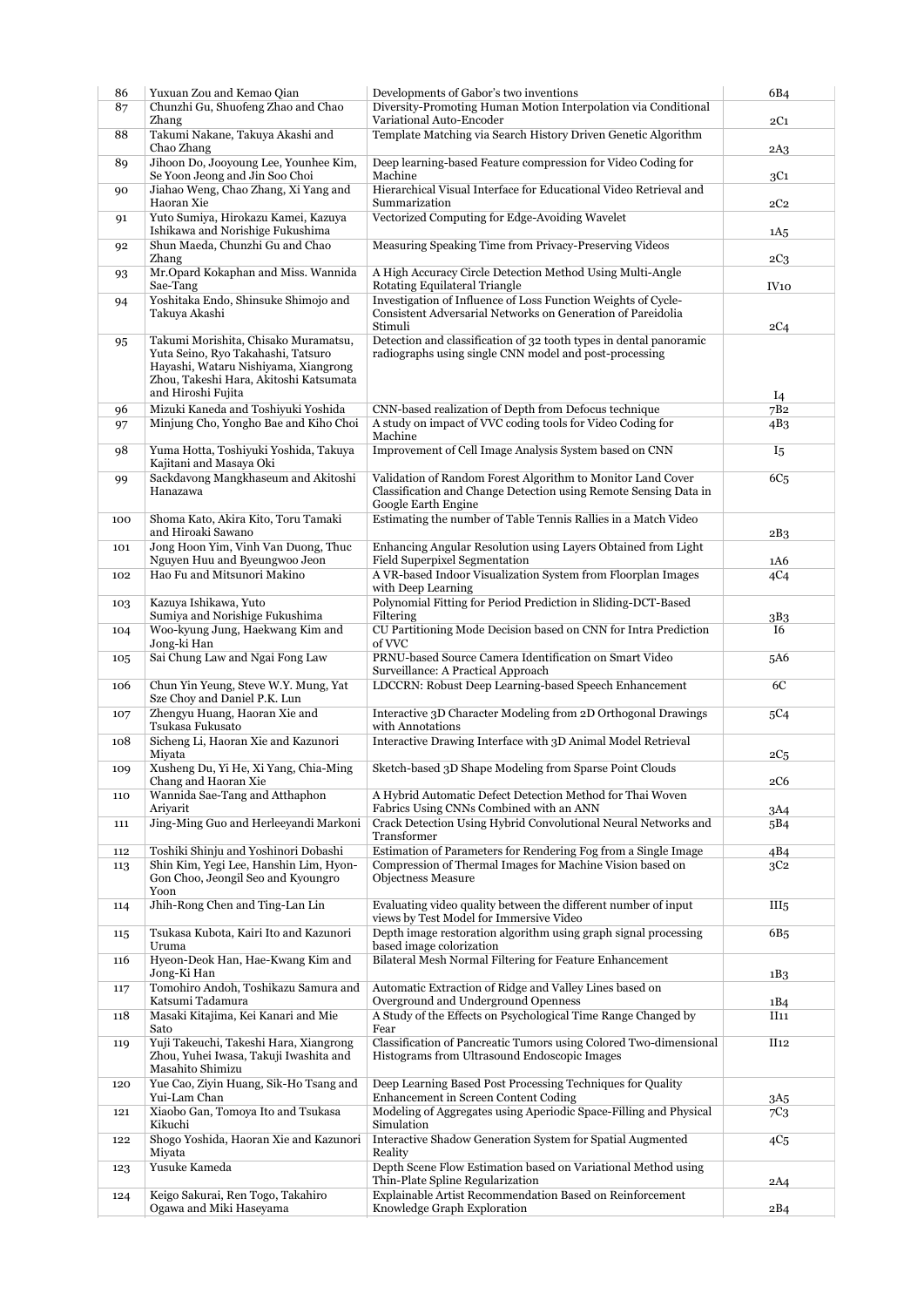| Kyohei Unno and Kei Kawamura                                                                                                                  | Simplified Vertex Projection and Sorting on Trisoup                                                                     | II <sub>13</sub>                                         |
|-----------------------------------------------------------------------------------------------------------------------------------------------|-------------------------------------------------------------------------------------------------------------------------|----------------------------------------------------------|
| Naoki Kamiya, Xiangrong Zhou, Hiroki                                                                                                          | Automated Segmentation of Oblique Abdominal Muscle Based on                                                             | 18                                                       |
| Kato, Takeshi Hara and Hiroshi Fujita                                                                                                         | Body Cavity Segmentation in Torso CT Images using U-Net<br>Descriptor based video coding for machine for multi-task     |                                                          |
| Jin Young Lee, Heekyung Lee, Hyon-Gon<br>Choo, Won-Sik Cheong and Jeongil Seo                                                                 |                                                                                                                         | $2C_3$                                                   |
| Toshiya Kurosaki and Takayuki Nakata                                                                                                          | Traction force presentation in Redirected Walking                                                                       | III6                                                     |
| Enkhtaivan Purevsuren, Uuganbayar                                                                                                             | Generation of Dynamic Images for Fake-face Detection                                                                    |                                                          |
| Ganbold and Takuya Akashi                                                                                                                     |                                                                                                                         | 2C7                                                      |
| Takumi Saito and Naoki Hashimoto                                                                                                              | Pose Estimation Using Object Contour and Projection Distortion<br>for Dynamic Projection Mapping                        | 5C                                                       |
| Shota Takaki, Masahiro Migita and                                                                                                             | Study on Bottom Sediment Classification by Complementary Use of<br>Seafloor Images and Environmental Sounds             | 4B5                                                      |
| Ao Kikuchi, Shurentsetseg Erdenebayar,<br>Tsutomu Kinoshita and Kouichi Konno                                                                 | A Study on Protruding Pattern Recognition of Jomon Potteries<br>from 3D Point Clouds                                    | 6A <sub>5</sub>                                          |
| Ponlawat Chophuk                                                                                                                              | COVID-19 Diagnosis Using a Sliding Window Approach Based on<br>Feature Fusion from Chest X-ray Imaging                  | 4B6                                                      |
| Helena Oliveira, João Ascenso<br>and Fernando Pereira                                                                                         | Conventional versus Learning-based Video Coding Benchmarking:<br>Where Are We?                                          | 3B4                                                      |
| Dong-ha Kim, Yong-Uk Yoon and Jae-                                                                                                            | A method of feature map reordering for machine vision based on<br>channel correlation                                   |                                                          |
| Yoshitaka Kidani, Hiroki Tsurusaki,                                                                                                           | Fast Decision Method for Adaptive Motion Vector Resolution in                                                           | 3C <sub>3</sub>                                          |
| Kyohei Unno and Kei Kawamura<br>Yoshitaka Kidani, Hiroki Tsurusaki,                                                                           | Versatile Video Coding<br>Fast Decision Method for Merge with Motion Vector Difference in                               | 3B5                                                      |
| Kyohei Unno and Kei Kawamura                                                                                                                  | Versatile Video Coding                                                                                                  | 3B6                                                      |
| Jian-Jiun Ding and Hao-Wen Chia                                                                                                               | Critical Points and Ridge, Contour, and Occlusion Information for<br>Two-Stage Facial Landmark Detection                | 2A <sub>5</sub>                                          |
| Jemyoung Lee, Jae-Hyun Park, Minsu<br>Kim, Changyoung Heo, Kyong Joon Lee,<br>Hanyoung Kim, Jihang Kim and Jong                               | Improved Lung Cancer Detection in Ultra Low dose CT with<br>Combined AI-based Nodule Detection and Denoising Techniques | 7B <sub>3</sub>                                          |
| Li-Wen Wang, Du Li, Wan-Chi Siu and<br>Daniel Pak-Kong Lun                                                                                    | Robust Lane Detection through Automatic Trajectory Analysis with<br>Deep Learning and Big Data Environment              | 7B4                                                      |
| Pin-Hua Lee and Chih-Hsien Hsia                                                                                                               | Improved Multi-Reference Makeup Transfer with Localized<br><b>Attention Mechanism</b>                                   | I9                                                       |
| Sitthipong Pedsuwun, Supavadee<br>Aramvith and Sovann Chen                                                                                    | Multiple Non-Local Attentions with Self-Similarity Exemplars<br>Mining Module for Image Super-resolution                | 5B5                                                      |
| Krit Duangprom, Sovann Chen and<br>Supavadee Aramvith                                                                                         | Deep Attentive Pixels for Face Super-resolution                                                                         | 7B5                                                      |
| Naohiro Takahashi, Fumihiko Sakaue                                                                                                            | Modelling Reflections on Complex Microstructures for Multiplex<br><b>Image Projection</b>                               | 1B5                                                      |
| Shunsuke Akatsuka, Fumihiko Sakaue                                                                                                            | Adaptive Image Projection onto Scattering Medium                                                                        | IV <sub>11</sub>                                         |
| Kazuki Omi and Toru Tamaki                                                                                                                    | On the Instability of Unsupervised Domain Adaptation with ADDA                                                          | I10                                                      |
| Zilong Liang, Hidehiko Shishido<br>and Yoshinari Kameda                                                                                       | Three-Stage Navigation to Hand Size Object for Visually Impaired                                                        | 6B6                                                      |
| Mayuko Ishikawa, Hidehiko Shishido<br>and Yoshinari Kameda                                                                                    | Swimmer Position Estimation and Stroke Analysis Based on Head<br>Recognition                                            | 5A5                                                      |
| Riku Yamasaki, Hidehiko Shishido                                                                                                              | A Frame-by-Frame Integrated Environment Map Building Method                                                             |                                                          |
| and Yoshinari Kameda<br>Xiu-Zhi Chen, Chi Peng and Yen-Lin                                                                                    | in Cooperative SLAM<br>Vehicle Re-Identification System for Road Side Unit Application                                  | 2A6                                                      |
|                                                                                                                                               |                                                                                                                         | 4A6                                                      |
| Norifumi Kawabata and Toshiya                                                                                                                 | Color Laparoscopic High-Definition Video Quality Assessment for<br>Super-Resolution                                     | 7A5                                                      |
| Zhang Chen, Shuai Wan and Zhecheng                                                                                                            | Geometry Reconstruction for Spatial Scalability in Point Cloud                                                          |                                                          |
| Jin Guo and Cui Xie                                                                                                                           | Compression Based on Neighbour Occupancies<br>Immersive 3D flow visualization based on enhanced texture                 | 6A6<br>7C <sub>4</sub>                                   |
| Ziheng Chi, Shaozhi Wang, Xinyue Li,                                                                                                          | convolution and volume rendering<br>Multi-Level Unsupervised Domain Adaption for Privacy-protected                      | 5B6                                                      |
| Chun-Tzu Chang, Md Islam, Akshay<br>Holkar, Samantha Pronger, Tianshan<br>Liu, Kin-Man Lam and Xiangjian He                                   | In-bed Pose Estimation                                                                                                  |                                                          |
| Yasuaki Watanabe, Yusuke Ikeda and<br>Yasuhiro Oikawa                                                                                         | Mixed Reality Visualization of Room Impulse Responses on Two<br>Planes by Moving Microphone                             | $7C5$                                                    |
| Yuting Yang, Kin-Man Lam, Eric Rigall,                                                                                                        | Application of GoogLeNet for Ocean-Front Tracking                                                                       | 4A4                                                      |
| Junyu Dong, Xin Sun and Muwei Jian<br>Gibran Benitez-Garcia, Natsuki<br>Takayama, Jesus Olivares-Mercado,<br>Gabriel Sanchez-Perez and Hiroki | Comparison of Real-time CNN-based Methods for Finger-level<br>Hand Segmentation                                         |                                                          |
|                                                                                                                                               |                                                                                                                         | 3A6                                                      |
| Wen-Chung Kao, Kai-Dun Hong, Hsin-<br>Yang Chen and Ji-Lun Ho                                                                                 | Automatic Color Correction of Color Electrophoretic Display                                                             | 4A5                                                      |
| Chen-Hung Chung, I-Hsing Tsai and<br>Mong-Fong Horng                                                                                          | An Ensemble Learning Approach to Chip Defect Detection in Optic<br>Inspection                                           |                                                          |
| Do Yeon Kim and Byung Cheol Song                                                                                                              | Point-Cloud-based Hand Gesture Recognition                                                                              | 2B5<br>III7                                              |
| Hafiza Sadia Nawaz, Eric Rigall, Qilu                                                                                                         | <b>IVTEN:</b> Integration of Visual-Textual Entities for Activity                                                       |                                                          |
| Zhao, Israel Mugunga and Junyu Dong                                                                                                           | Localization via Natural Language in Video                                                                              | 7A6                                                      |
| Jinghao Sun, Junyu Dong and Qingxuan                                                                                                          | Swin transformer and fusion for underwater image enhancement                                                            | IV <sub>12</sub>                                         |
| Changhao Chen, Zhenlin Jia, Hao Fan                                                                                                           | Dynamic Photometric Stereo for Flat Bas-relief Surfaces                                                                 |                                                          |
| Hoai Thang Tan and Phooi Yee Lau                                                                                                              |                                                                                                                         | 5C <sub>5</sub><br>I <sub>11</sub>                       |
| and Junyu Dong                                                                                                                                |                                                                                                                         | Siren Tracking System with Emergency Support using Self- |